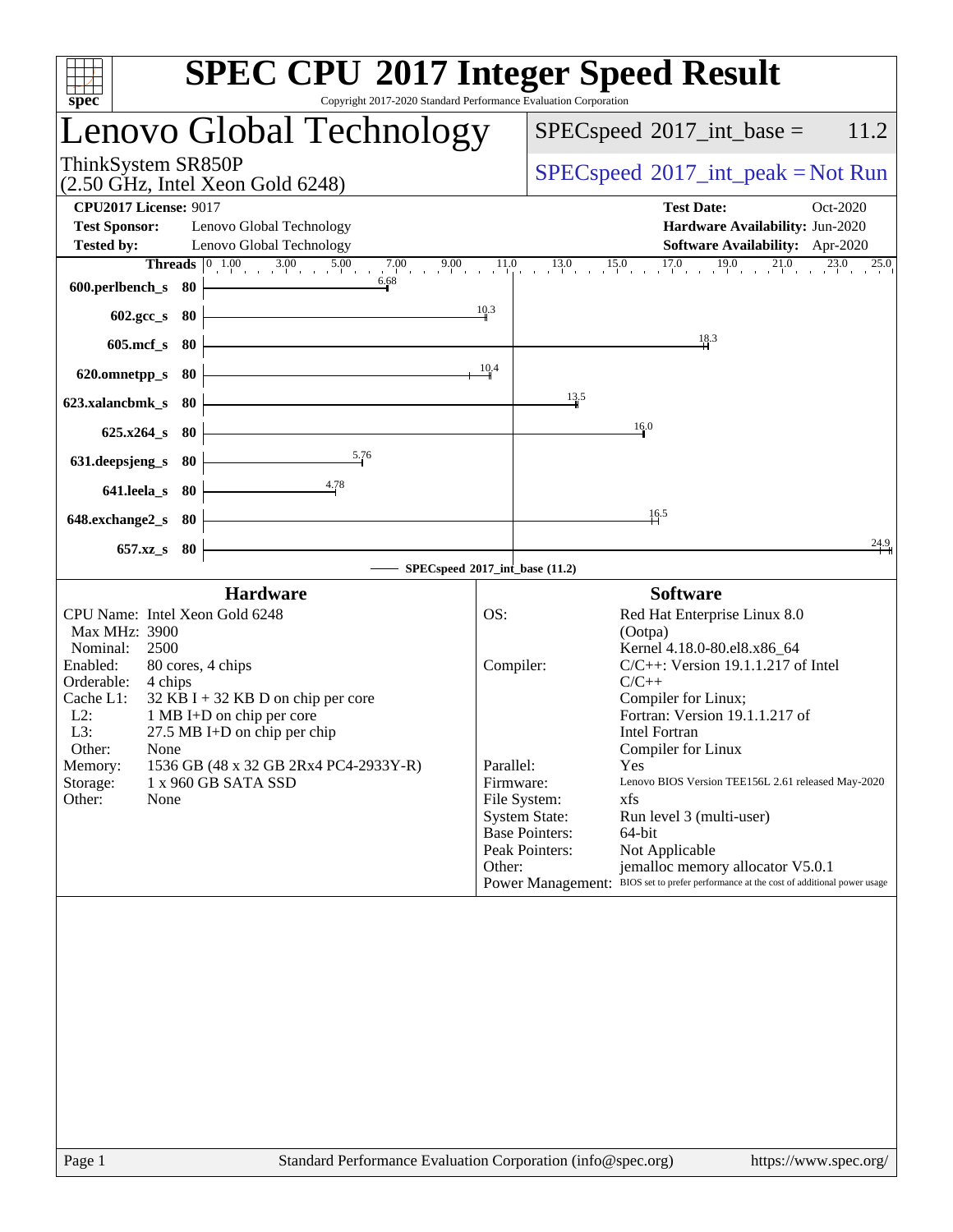

## Lenovo Global Technology

(2.50 GHz, Intel Xeon Gold 6248)

ThinkSystem SR850P<br>  $\begin{array}{c}\n\text{SPEC speed} \text{°2017\_int\_peak} = \text{Not Run} \\
\text{SPEC speed} \text{°2017\_int\_peak} = \text{Not Run} \\
\end{array}$  $SPECspeed^{\circ}2017\_int\_base = 11.2$  $SPECspeed^{\circ}2017\_int\_base = 11.2$ 

**[Test Sponsor:](http://www.spec.org/auto/cpu2017/Docs/result-fields.html#TestSponsor)** Lenovo Global Technology **[Hardware Availability:](http://www.spec.org/auto/cpu2017/Docs/result-fields.html#HardwareAvailability)** Jun-2020 **[Tested by:](http://www.spec.org/auto/cpu2017/Docs/result-fields.html#Testedby)** Lenovo Global Technology **[Software Availability:](http://www.spec.org/auto/cpu2017/Docs/result-fields.html#SoftwareAvailability)** Apr-2020

**[CPU2017 License:](http://www.spec.org/auto/cpu2017/Docs/result-fields.html#CPU2017License)** 9017 **[Test Date:](http://www.spec.org/auto/cpu2017/Docs/result-fields.html#TestDate)** Oct-2020

**[Results Table](http://www.spec.org/auto/cpu2017/Docs/result-fields.html#ResultsTable)**

|                                     | <b>Base</b>    |                |       |                |              |                | <b>Peak</b> |                |                |              |                |              |                |              |
|-------------------------------------|----------------|----------------|-------|----------------|--------------|----------------|-------------|----------------|----------------|--------------|----------------|--------------|----------------|--------------|
| <b>Benchmark</b>                    | <b>Threads</b> | <b>Seconds</b> | Ratio | <b>Seconds</b> | <b>Ratio</b> | <b>Seconds</b> | Ratio       | <b>Threads</b> | <b>Seconds</b> | <b>Ratio</b> | <b>Seconds</b> | <b>Ratio</b> | <b>Seconds</b> | <b>Ratio</b> |
| $600.$ perlbench $\mathsf{S}$       | 80             | 265            | 6.69  | 267            | 6.65         | 266            | 6.68        |                |                |              |                |              |                |              |
| $602.\text{gcc}\_\text{s}$          | 80             | 390            | 10.2  | 388            | 10.3         | 388            | 10.3        |                |                |              |                |              |                |              |
| $605$ .mcf s                        | 80             | 258            | 18.3  | 260            | 18.1         | 258            | 18.3        |                |                |              |                |              |                |              |
| 620.omnetpp_s                       | 80             | 156            | 10.4  | 169            | 9.64         | 157            | 10.4        |                |                |              |                |              |                |              |
| 623.xalancbmk s                     | 80             | 104            | 13.6  | 105            | 13.5         | 105            | 13.5        |                |                |              |                |              |                |              |
| 625.x264 s                          | 80             | 111            | 15.9  | 110            | 16.0         | 111            | <b>16.0</b> |                |                |              |                |              |                |              |
| 631.deepsjeng_s                     | 80             | 249            | 5.76  | 249            | 5.75         | 249            | 5.76        |                |                |              |                |              |                |              |
| 641.leela s                         | 80             | 357            | 4.78  | 357            | 4.78         | 357            | 4.78        |                |                |              |                |              |                |              |
| 648.exchange2_s                     | 80             | 178            | 16.5  | 181            | 16.3         | 178            | 16.5        |                |                |              |                |              |                |              |
| $657.xz$ s                          | 80             | 248            | 25.0  | 249            | 24.9         | 252            | 24.6        |                |                |              |                |              |                |              |
| $SPECspeed*2017$ int base =<br>11.2 |                |                |       |                |              |                |             |                |                |              |                |              |                |              |
|                                     |                |                | -- -  |                |              |                |             |                |                |              |                |              |                |              |

**[SPECspeed](http://www.spec.org/auto/cpu2017/Docs/result-fields.html#SPECspeed2017intpeak)[2017\\_int\\_peak =](http://www.spec.org/auto/cpu2017/Docs/result-fields.html#SPECspeed2017intpeak) Not Run**

Results appear in the [order in which they were run.](http://www.spec.org/auto/cpu2017/Docs/result-fields.html#RunOrder) Bold underlined text [indicates a median measurement.](http://www.spec.org/auto/cpu2017/Docs/result-fields.html#Median)

#### **[Compiler Notes](http://www.spec.org/auto/cpu2017/Docs/result-fields.html#CompilerNotes)**

The inconsistent Compiler version information under Compiler Version section is due to a discrepancy in Intel Compiler. The correct version of C/C++ compiler is: Version 19.1.1.217 Build 20200306 Compiler for Linux The correct version of Fortran compiler is: Version 19.1.1.217 Build 20200306 Compiler for Linux

### **[Operating System Notes](http://www.spec.org/auto/cpu2017/Docs/result-fields.html#OperatingSystemNotes)**

Stack size set to unlimited using "ulimit -s unlimited"

#### **[Environment Variables Notes](http://www.spec.org/auto/cpu2017/Docs/result-fields.html#EnvironmentVariablesNotes)**

```
Environment variables set by runcpu before the start of the run:
KMP_AFFINITY = "granularity=fine,scatter"
LD_LIBRARY_PATH =
      "/home/cpu2017-1.1.0-ic19.1.1/lib/intel64:/home/cpu2017-1.1.0-ic19.1.1/j
      e5.0.1-64"
MALLOC_CONF = "retain:true"
OMP_STACKSIZE = "192M"
```
### **[General Notes](http://www.spec.org/auto/cpu2017/Docs/result-fields.html#GeneralNotes)**

 Binaries compiled on a system with 1x Intel Core i9-7980XE CPU + 64GB RAM memory using Redhat Enterprise Linux 8.0 Transparent Huge Pages enabled by default Prior to runcpu invocation Filesystem page cache synced and cleared with:

**(Continued on next page)**

Page 2 Standard Performance Evaluation Corporation [\(info@spec.org\)](mailto:info@spec.org) <https://www.spec.org/>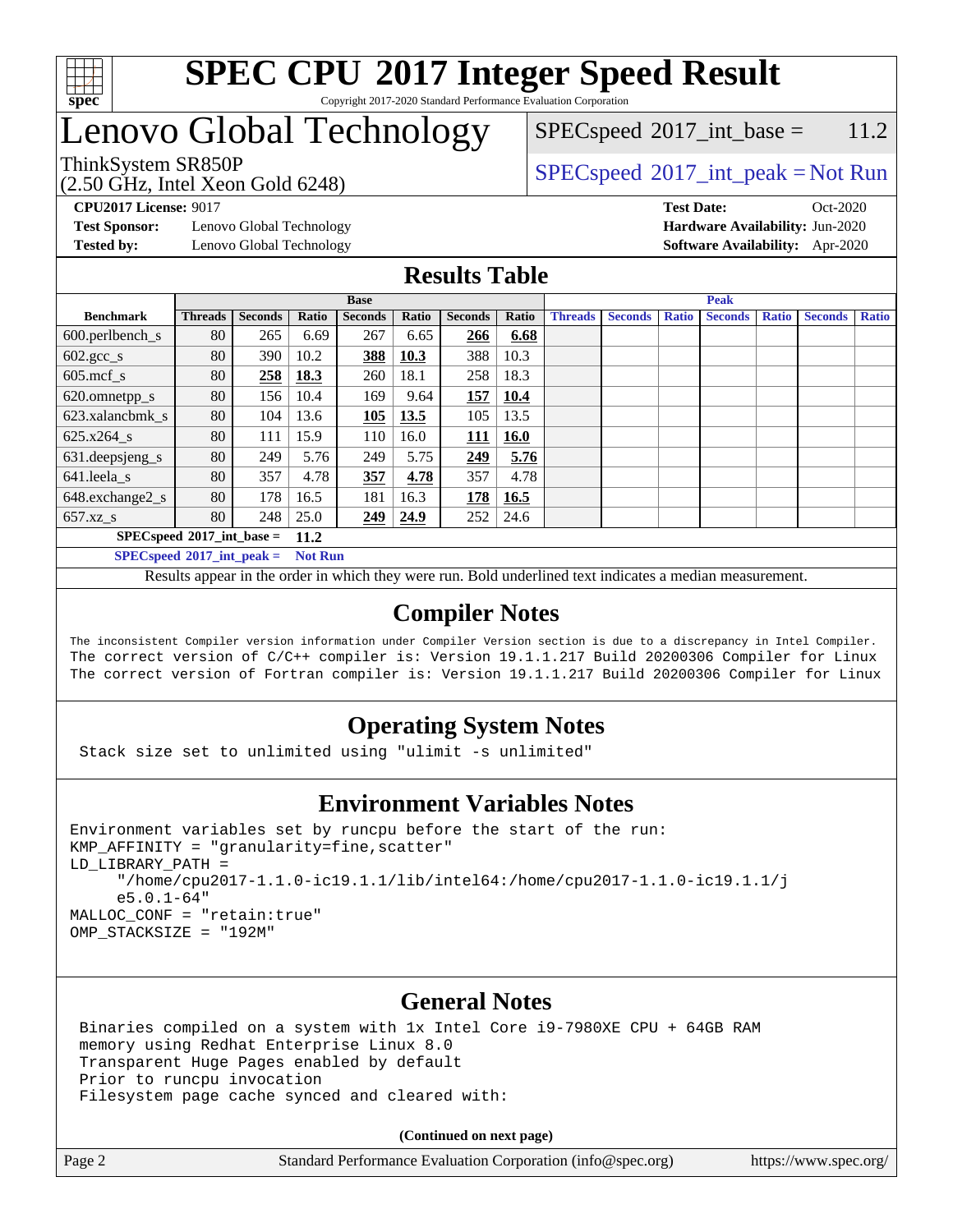

# **[SPEC CPU](http://www.spec.org/auto/cpu2017/Docs/result-fields.html#SPECCPU2017IntegerSpeedResult)[2017 Integer Speed Result](http://www.spec.org/auto/cpu2017/Docs/result-fields.html#SPECCPU2017IntegerSpeedResult)**

Copyright 2017-2020 Standard Performance Evaluation Corporation

## Lenovo Global Technology

 $SPEC speed^{\circ}2017\_int\_base = 11.2$ 

(2.50 GHz, Intel Xeon Gold 6248)

ThinkSystem SR850P<br>  $\begin{array}{c}\n\text{SPEC speed} \text{?}2017\_int\_peak = Not Run\n\end{array}$ 

**[Test Sponsor:](http://www.spec.org/auto/cpu2017/Docs/result-fields.html#TestSponsor)** Lenovo Global Technology **[Hardware Availability:](http://www.spec.org/auto/cpu2017/Docs/result-fields.html#HardwareAvailability)** Jun-2020 **[Tested by:](http://www.spec.org/auto/cpu2017/Docs/result-fields.html#Testedby)** Lenovo Global Technology **[Software Availability:](http://www.spec.org/auto/cpu2017/Docs/result-fields.html#SoftwareAvailability)** Apr-2020

**[CPU2017 License:](http://www.spec.org/auto/cpu2017/Docs/result-fields.html#CPU2017License)** 9017 **[Test Date:](http://www.spec.org/auto/cpu2017/Docs/result-fields.html#TestDate)** Oct-2020

#### **[General Notes \(Continued\)](http://www.spec.org/auto/cpu2017/Docs/result-fields.html#GeneralNotes)**

Page 3 Standard Performance Evaluation Corporation [\(info@spec.org\)](mailto:info@spec.org) <https://www.spec.org/> sync; echo 3> /proc/sys/vm/drop\_caches NA: The test sponsor attests, as of date of publication, that CVE-2017-5754 (Meltdown) is mitigated in the system as tested and documented. Yes: The test sponsor attests, as of date of publication, that CVE-2017-5753 (Spectre variant 1) is mitigated in the system as tested and documented. Yes: The test sponsor attests, as of date of publication, that CVE-2017-5715 (Spectre variant 2) is mitigated in the system as tested and documented. jemalloc, a general purpose malloc implementation built with the RedHat Enterprise 7.5, and the system compiler gcc 4.8.5 sources available from jemalloc.net or<https://github.com/jemalloc/jemalloc/releases> **[Platform Notes](http://www.spec.org/auto/cpu2017/Docs/result-fields.html#PlatformNotes)** BIOS configuration: Choose Operating Mode set to Maximum Performance and then set it to Custom Mode MONITOR/MWAIT set to Enable Hyper-Threading set to Disable DCU Streamer Prefetcher set to Disable Patrol Scrub set to Disable LLC dead line alloc set to Disable Sysinfo program /home/cpu2017-1.1.0-ic19.1.1/bin/sysinfo Rev: r6365 of 2019-08-21 295195f888a3d7edb1e6e46a485a0011 running on localhost.localdomain Sat Oct 17 11:03:33 2020 SUT (System Under Test) info as seen by some common utilities. For more information on this section, see <https://www.spec.org/cpu2017/Docs/config.html#sysinfo> From /proc/cpuinfo model name : Intel(R) Xeon(R) Gold 6248 CPU @ 2.50GHz 4 "physical id"s (chips) 80 "processors" cores, siblings (Caution: counting these is hw and system dependent. The following excerpts from /proc/cpuinfo might not be reliable. Use with caution.) cpu cores : 20 siblings : 20 physical 0: cores 0 1 2 3 4 8 9 10 11 12 16 17 18 19 20 24 25 26 27 28 physical 1: cores 0 1 2 3 4 8 9 10 11 12 16 17 18 19 20 24 25 26 27 28 physical 2: cores 0 1 2 3 4 8 9 10 11 12 16 17 18 19 20 24 25 26 27 28 physical 3: cores 0 1 2 3 4 8 9 10 11 12 16 17 18 19 20 24 25 26 27 28 From lscpu: Architecture: x86\_64 CPU op-mode(s): 32-bit, 64-bit Byte Order: Little Endian **(Continued on next page)**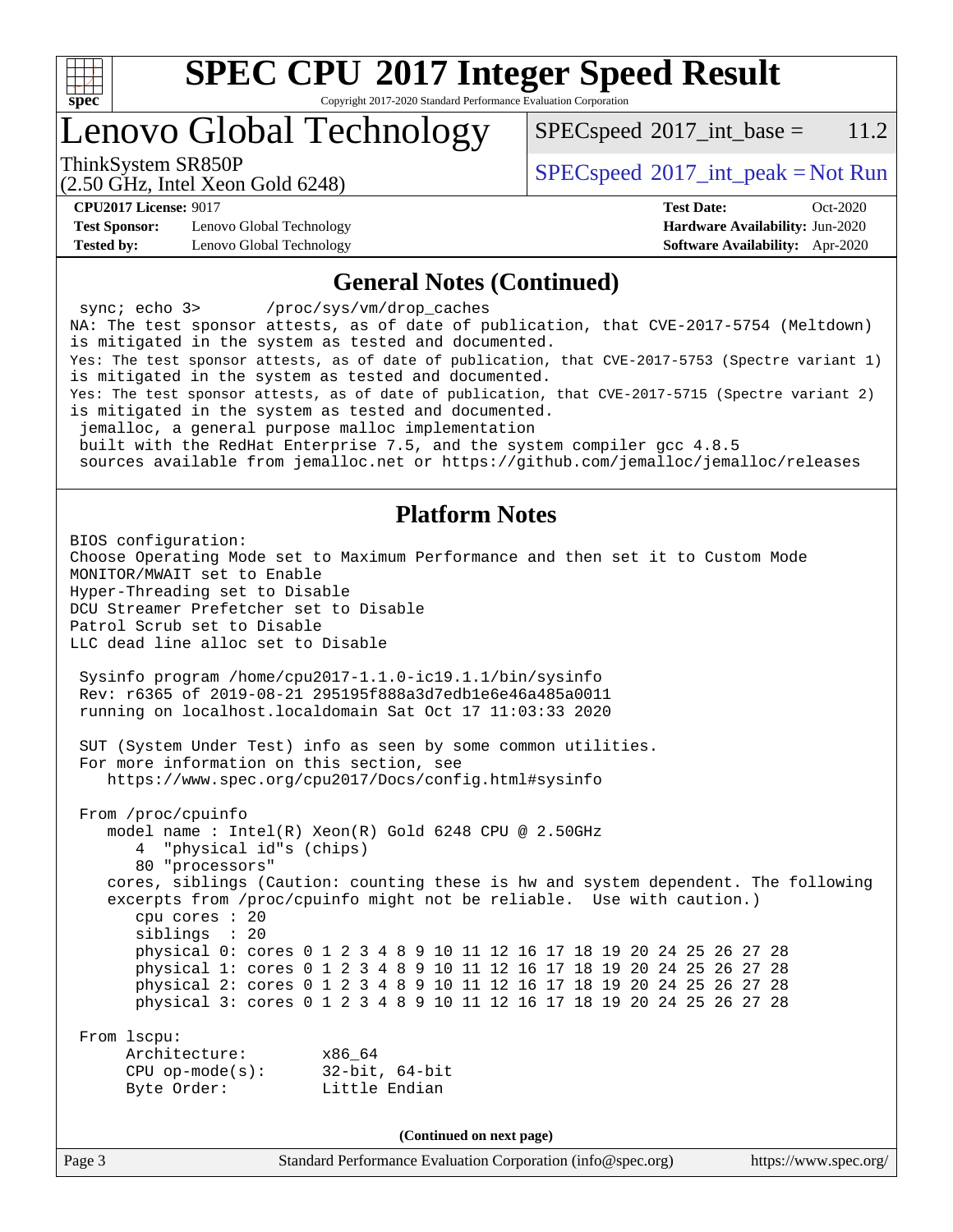

Lenovo Global Technology

 $SPECspeed^{\circledcirc}2017\_int\_base = 11.2$  $SPECspeed^{\circledcirc}2017\_int\_base = 11.2$ 

(2.50 GHz, Intel Xeon Gold 6248)

 $SPEC speed^{\circ}2017\_int\_peak = Not Run$ 

**[Test Sponsor:](http://www.spec.org/auto/cpu2017/Docs/result-fields.html#TestSponsor)** Lenovo Global Technology **[Hardware Availability:](http://www.spec.org/auto/cpu2017/Docs/result-fields.html#HardwareAvailability)** Jun-2020 **[Tested by:](http://www.spec.org/auto/cpu2017/Docs/result-fields.html#Testedby)** Lenovo Global Technology **[Software Availability:](http://www.spec.org/auto/cpu2017/Docs/result-fields.html#SoftwareAvailability)** Apr-2020

 $CPU(s):$  80

**[CPU2017 License:](http://www.spec.org/auto/cpu2017/Docs/result-fields.html#CPU2017License)** 9017 **[Test Date:](http://www.spec.org/auto/cpu2017/Docs/result-fields.html#TestDate)** Oct-2020

#### **[Platform Notes \(Continued\)](http://www.spec.org/auto/cpu2017/Docs/result-fields.html#PlatformNotes)**

|                | On-line CPU(s) list: 0-79                                                    |                                                                                                                                                                                                                                                                                                                                                                                                                                                                                                                                                                                                                                                                                                                                                                                                                                                                 |
|----------------|------------------------------------------------------------------------------|-----------------------------------------------------------------------------------------------------------------------------------------------------------------------------------------------------------------------------------------------------------------------------------------------------------------------------------------------------------------------------------------------------------------------------------------------------------------------------------------------------------------------------------------------------------------------------------------------------------------------------------------------------------------------------------------------------------------------------------------------------------------------------------------------------------------------------------------------------------------|
|                | Thread( $s$ ) per core:                                                      | $\mathbf 1$                                                                                                                                                                                                                                                                                                                                                                                                                                                                                                                                                                                                                                                                                                                                                                                                                                                     |
|                | $Core(s)$ per socket:                                                        | 20                                                                                                                                                                                                                                                                                                                                                                                                                                                                                                                                                                                                                                                                                                                                                                                                                                                              |
| Socket(s):     |                                                                              | $\overline{4}$                                                                                                                                                                                                                                                                                                                                                                                                                                                                                                                                                                                                                                                                                                                                                                                                                                                  |
|                | NUMA $node(s)$ :                                                             | 4                                                                                                                                                                                                                                                                                                                                                                                                                                                                                                                                                                                                                                                                                                                                                                                                                                                               |
| Vendor ID:     |                                                                              | GenuineIntel                                                                                                                                                                                                                                                                                                                                                                                                                                                                                                                                                                                                                                                                                                                                                                                                                                                    |
|                | CPU family:                                                                  | 6                                                                                                                                                                                                                                                                                                                                                                                                                                                                                                                                                                                                                                                                                                                                                                                                                                                               |
| Model:         |                                                                              | 85                                                                                                                                                                                                                                                                                                                                                                                                                                                                                                                                                                                                                                                                                                                                                                                                                                                              |
|                | Model name:                                                                  | Intel(R) Xeon(R) Gold 6248 CPU @ 2.50GHz                                                                                                                                                                                                                                                                                                                                                                                                                                                                                                                                                                                                                                                                                                                                                                                                                        |
| Stepping:      |                                                                              | 7                                                                                                                                                                                                                                                                                                                                                                                                                                                                                                                                                                                                                                                                                                                                                                                                                                                               |
| CPU MHz:       |                                                                              | 1000.047                                                                                                                                                                                                                                                                                                                                                                                                                                                                                                                                                                                                                                                                                                                                                                                                                                                        |
|                | $CPU$ max $MHz$ :                                                            | 3900.0000                                                                                                                                                                                                                                                                                                                                                                                                                                                                                                                                                                                                                                                                                                                                                                                                                                                       |
|                | CPU min MHz:                                                                 | 1000.0000                                                                                                                                                                                                                                                                                                                                                                                                                                                                                                                                                                                                                                                                                                                                                                                                                                                       |
| BogoMIPS:      |                                                                              | 5000.00                                                                                                                                                                                                                                                                                                                                                                                                                                                                                                                                                                                                                                                                                                                                                                                                                                                         |
|                | Virtualization:                                                              | $VT - x$                                                                                                                                                                                                                                                                                                                                                                                                                                                                                                                                                                                                                                                                                                                                                                                                                                                        |
| L1d cache:     |                                                                              | 32K                                                                                                                                                                                                                                                                                                                                                                                                                                                                                                                                                                                                                                                                                                                                                                                                                                                             |
| Lli cache:     |                                                                              | 32K                                                                                                                                                                                                                                                                                                                                                                                                                                                                                                                                                                                                                                                                                                                                                                                                                                                             |
| $L2$ cache:    |                                                                              | 1024K                                                                                                                                                                                                                                                                                                                                                                                                                                                                                                                                                                                                                                                                                                                                                                                                                                                           |
| L3 cache:      |                                                                              | 28160K                                                                                                                                                                                                                                                                                                                                                                                                                                                                                                                                                                                                                                                                                                                                                                                                                                                          |
|                | NUMA $node0$ $CPU(s):$                                                       | $0 - 19$                                                                                                                                                                                                                                                                                                                                                                                                                                                                                                                                                                                                                                                                                                                                                                                                                                                        |
|                | NUMA $node1$ $CPU(s):$                                                       | $20 - 39$                                                                                                                                                                                                                                                                                                                                                                                                                                                                                                                                                                                                                                                                                                                                                                                                                                                       |
|                | NUMA $node2$ $CPU(s):$                                                       | $40 - 59$                                                                                                                                                                                                                                                                                                                                                                                                                                                                                                                                                                                                                                                                                                                                                                                                                                                       |
|                | NUMA $node3$ CPU $(s)$ :                                                     | $60 - 79$                                                                                                                                                                                                                                                                                                                                                                                                                                                                                                                                                                                                                                                                                                                                                                                                                                                       |
| Flaqs:         |                                                                              | fpu vme de pse tsc msr pae mce cx8 apic sep mtrr pge mca cmov                                                                                                                                                                                                                                                                                                                                                                                                                                                                                                                                                                                                                                                                                                                                                                                                   |
|                | arch_capabilities                                                            | pat pse36 clflush dts acpi mmx fxsr sse sse2 ss ht tm pbe syscall nx pdpelgb rdtscp<br>lm constant_tsc art arch_perfmon pebs bts rep_good nopl xtopology nonstop_tsc cpuid<br>aperfmperf pni pclmulqdq dtes64 monitor ds_cpl vmx smx est tm2 ssse3 sdbg fma cx16<br>xtpr pdcm pcid dca sse4_1 sse4_2 x2apic movbe popcnt tsc_deadline_timer aes xsave<br>avx f16c rdrand lahf_lm abm 3dnowprefetch cpuid_fault epb cat_13 cdp_13<br>invpcid_single intel_ppin ssbd mba ibrs ibpb stibp ibrs_enhanced tpr_shadow vnmi<br>flexpriority ept vpid fsgsbase tsc_adjust bmil hle avx2 smep bmi2 erms invpcid rtm<br>cqm mpx rdt_a avx512f avx512dq rdseed adx smap clflushopt clwb intel_pt avx512cd<br>avx512bw avx512vl xsaveopt xsavec xgetbvl xsaves cqm_llc cqm_occup_llc cqm_mbm_total<br>cqm_mbm_local dtherm ida arat pln pts pku ospke avx512_vnni flush_l1d |
|                | /proc/cpuinfo cache data<br>cache size $: 28160$ KB                          |                                                                                                                                                                                                                                                                                                                                                                                                                                                                                                                                                                                                                                                                                                                                                                                                                                                                 |
| physical chip. | available: 4 nodes (0-3)<br>node 0 size: 386683 MB<br>node 0 free: 386303 MB | From numactl --hardware WARNING: a numactl 'node' might or might not correspond to a<br>node 0 cpus: 0 1 2 3 4 5 6 7 8 9 10 11 12 13 14 15 16 17 18 19<br>node 1 cpus: 20 21 22 23 24 25 26 27 28 29 30 31 32 33 34 35 36 37 38 39                                                                                                                                                                                                                                                                                                                                                                                                                                                                                                                                                                                                                              |
|                |                                                                              |                                                                                                                                                                                                                                                                                                                                                                                                                                                                                                                                                                                                                                                                                                                                                                                                                                                                 |

**(Continued on next page)**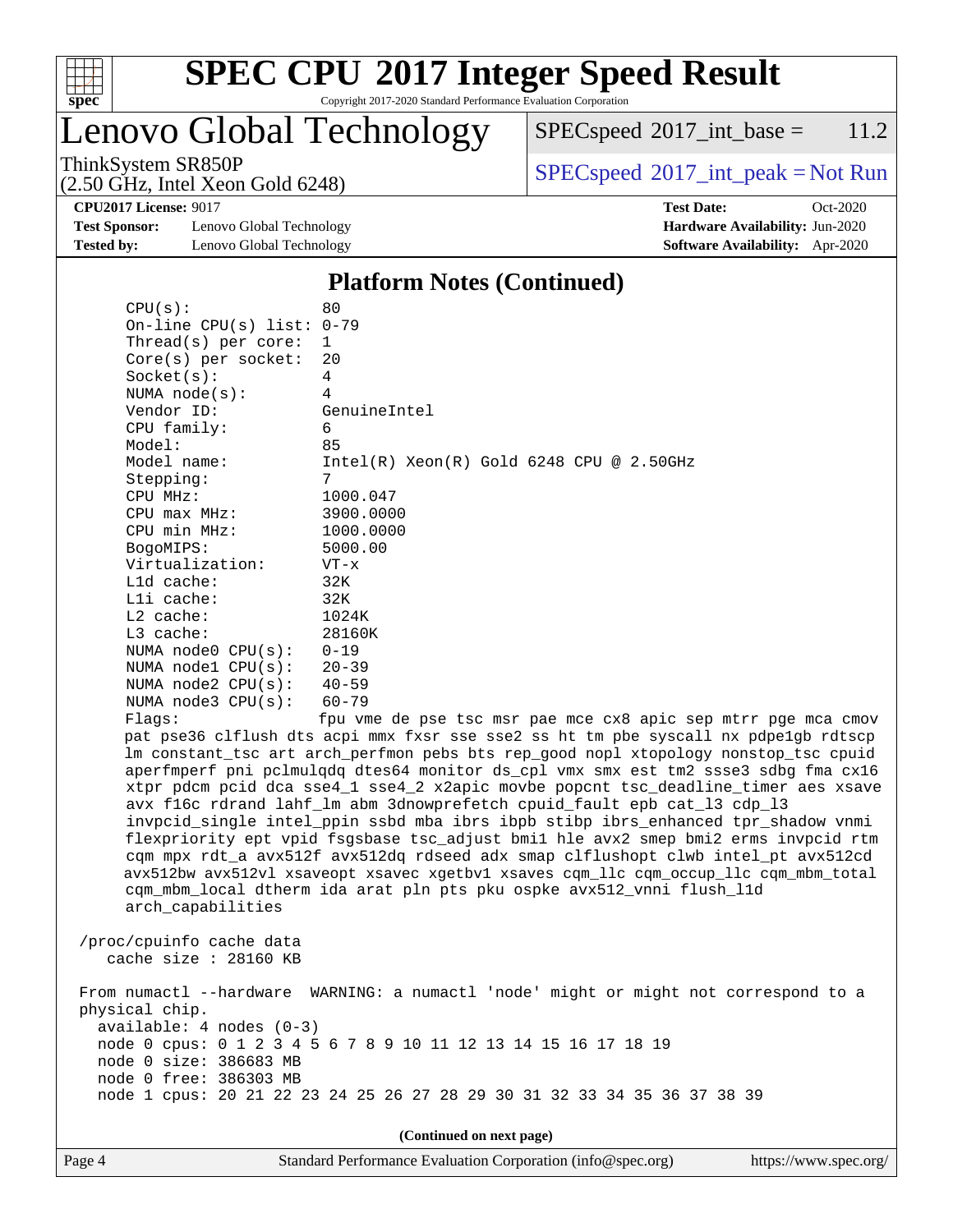

# **[SPEC CPU](http://www.spec.org/auto/cpu2017/Docs/result-fields.html#SPECCPU2017IntegerSpeedResult)[2017 Integer Speed Result](http://www.spec.org/auto/cpu2017/Docs/result-fields.html#SPECCPU2017IntegerSpeedResult)**

Copyright 2017-2020 Standard Performance Evaluation Corporation

## Lenovo Global Technology

 $SPEC speed^{\circ}2017\_int\_base = 11.2$ 

(2.50 GHz, Intel Xeon Gold 6248)

ThinkSystem SR850P<br>  $\begin{array}{c}\n\text{SPEC speed} \text{°2017\_int\_peak} = \text{Not Run} \\
\text{SPEC speed} \text{°2017\_int\_peak} = \text{Not Run} \\
\end{array}$ 

**[Test Sponsor:](http://www.spec.org/auto/cpu2017/Docs/result-fields.html#TestSponsor)** Lenovo Global Technology **[Hardware Availability:](http://www.spec.org/auto/cpu2017/Docs/result-fields.html#HardwareAvailability)** Jun-2020 **[Tested by:](http://www.spec.org/auto/cpu2017/Docs/result-fields.html#Testedby)** Lenovo Global Technology **[Software Availability:](http://www.spec.org/auto/cpu2017/Docs/result-fields.html#SoftwareAvailability)** Apr-2020

**[CPU2017 License:](http://www.spec.org/auto/cpu2017/Docs/result-fields.html#CPU2017License)** 9017 **[Test Date:](http://www.spec.org/auto/cpu2017/Docs/result-fields.html#TestDate)** Oct-2020

#### **[Platform Notes \(Continued\)](http://www.spec.org/auto/cpu2017/Docs/result-fields.html#PlatformNotes)**

 node 1 size: 387043 MB node 1 free: 386656 MB node 2 cpus: 40 41 42 43 44 45 46 47 48 49 50 51 52 53 54 55 56 57 58 59 node 2 size: 387067 MB node 2 free: 386128 MB node 3 cpus: 60 61 62 63 64 65 66 67 68 69 70 71 72 73 74 75 76 77 78 79 node 3 size: 387067 MB node 3 free: 386612 MB node distances: node 0 1 2 3 0: 10 21 21 21 1: 21 10 21 21 2: 21 21 10 21 3: 21 21 21 10 From /proc/meminfo MemTotal: 1585010664 kB HugePages\_Total: 0 Hugepagesize: 2048 kB From /etc/\*release\* /etc/\*version\* os-release: NAME="Red Hat Enterprise Linux" VERSION="8.0 (Ootpa)" ID="rhel" ID\_LIKE="fedora" VERSION\_ID="8.0" PLATFORM\_ID="platform:el8" PRETTY\_NAME="Red Hat Enterprise Linux 8.0 (Ootpa)" ANSI\_COLOR="0;31" redhat-release: Red Hat Enterprise Linux release 8.0 (Ootpa) system-release: Red Hat Enterprise Linux release 8.0 (Ootpa) system-release-cpe: cpe:/o:redhat:enterprise\_linux:8.0:ga uname -a: Linux localhost.localdomain 4.18.0-80.el8.x86\_64 #1 SMP Wed Mar 13 12:02:46 UTC 2019 x86\_64 x86\_64 x86\_64 GNU/Linux Kernel self-reported vulnerability status: CVE-2018-3620 (L1 Terminal Fault): Not affected Microarchitectural Data Sampling: No status reported CVE-2017-5754 (Meltdown): Not affected CVE-2018-3639 (Speculative Store Bypass): Mitigation: Speculative Store Bypass disabled via prctl and seccomp CVE-2017-5753 (Spectre variant 1): Mitigation: \_\_user pointer sanitization CVE-2017-5715 (Spectre variant 2): Mitigation: Enhanced IBRS, IBPB: conditional,

**(Continued on next page)**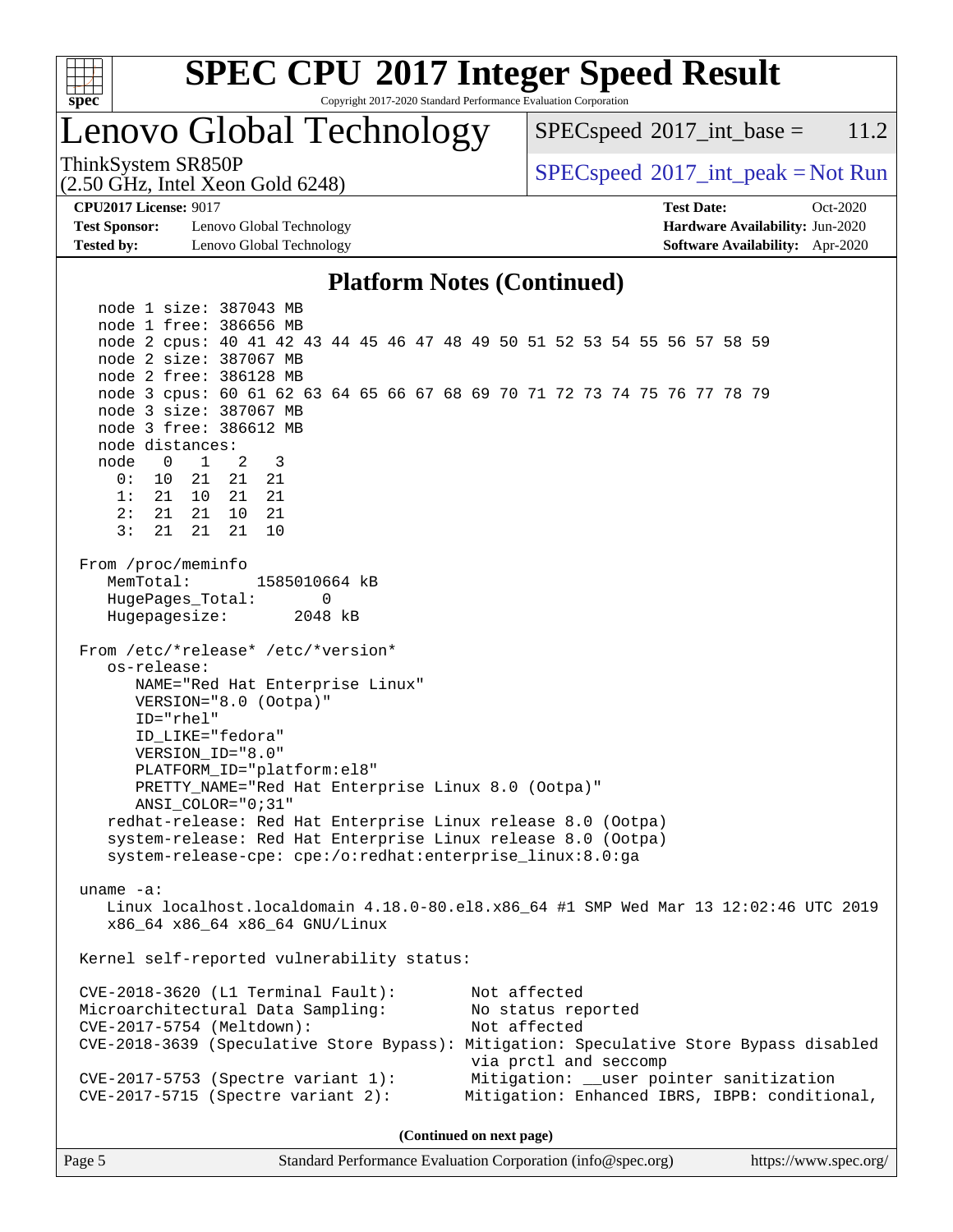

# **[SPEC CPU](http://www.spec.org/auto/cpu2017/Docs/result-fields.html#SPECCPU2017IntegerSpeedResult)[2017 Integer Speed Result](http://www.spec.org/auto/cpu2017/Docs/result-fields.html#SPECCPU2017IntegerSpeedResult)**

Copyright 2017-2020 Standard Performance Evaluation Corporation

## Lenovo Global Technology

 $SPEC speed^{\circ}2017\_int\_base = 11.2$ 

(2.50 GHz, Intel Xeon Gold 6248)

 $SPEC speed^{\circ}2017\_int\_peak = Not Run$ 

**[Test Sponsor:](http://www.spec.org/auto/cpu2017/Docs/result-fields.html#TestSponsor)** Lenovo Global Technology **[Hardware Availability:](http://www.spec.org/auto/cpu2017/Docs/result-fields.html#HardwareAvailability)** Jun-2020 **[Tested by:](http://www.spec.org/auto/cpu2017/Docs/result-fields.html#Testedby)** Lenovo Global Technology **[Software Availability:](http://www.spec.org/auto/cpu2017/Docs/result-fields.html#SoftwareAvailability)** Apr-2020

**[CPU2017 License:](http://www.spec.org/auto/cpu2017/Docs/result-fields.html#CPU2017License)** 9017 **[Test Date:](http://www.spec.org/auto/cpu2017/Docs/result-fields.html#TestDate)** Oct-2020

#### **[Platform Notes \(Continued\)](http://www.spec.org/auto/cpu2017/Docs/result-fields.html#PlatformNotes)**

RSB filling

run-level 3 Oct 17 11:02

 SPEC is set to: /home/cpu2017-1.1.0-ic19.1.1 Filesystem Type Size Used Avail Use% Mounted on /dev/sda4 xfs 839G 22G 817G 3% /home

 From /sys/devices/virtual/dmi/id BIOS: Lenovo -[TEE156L-2.61]- 05/20/2020 Vendor: Lenovo Product: ThinkSystem SR850P -[7D2HCTO1WW]- Product Family: ThinkSystem Serial: 1234567890

 Additional information from dmidecode follows. WARNING: Use caution when you interpret this section. The 'dmidecode' program reads system data which is "intended to allow hardware to be accurately determined", but the intent may not be met, as there are frequent changes to hardware, firmware, and the "DMTF SMBIOS" standard. Memory:

48x Samsung M393A4K40CB2-CVF 32 GB 2 rank 2933

(End of data from sysinfo program)

### **[Compiler Version Notes](http://www.spec.org/auto/cpu2017/Docs/result-fields.html#CompilerVersionNotes)**

| Page 6 | Standard Performance Evaluation Corporation (info@spec.org)                                                                                                                 | https://www.spec.org/ |
|--------|-----------------------------------------------------------------------------------------------------------------------------------------------------------------------------|-----------------------|
|        | (Continued on next page)                                                                                                                                                    |                       |
|        | Fortran   $648$ . exchange2 $s(base)$                                                                                                                                       |                       |
|        | Intel(R) C++ Compiler for applications running on Intel(R) 64, Version 2021.1<br>NextGen Build 20200304<br>Copyright (C) 1985-2020 Intel Corporation. All rights reserved.  |                       |
| $C++$  | $620$ .omnetpp $s(base)$ 623.xalancbmk $s(base)$ 631.deepsjeng $s(base)$<br>641.leela s(base)                                                                               |                       |
|        | Intel(R) C Compiler for applications running on $Intel(R) 64$ , Version 2021.1<br>NextGen Build 20200304<br>Copyright (C) 1985-2020 Intel Corporation. All rights reserved. |                       |
| C      | $600. perlbench_s(base) 602. gcc_s(base) 605. mcf_s(base)$<br>$625.x264_s(base) 657.xz_s(base)$                                                                             |                       |
|        |                                                                                                                                                                             |                       |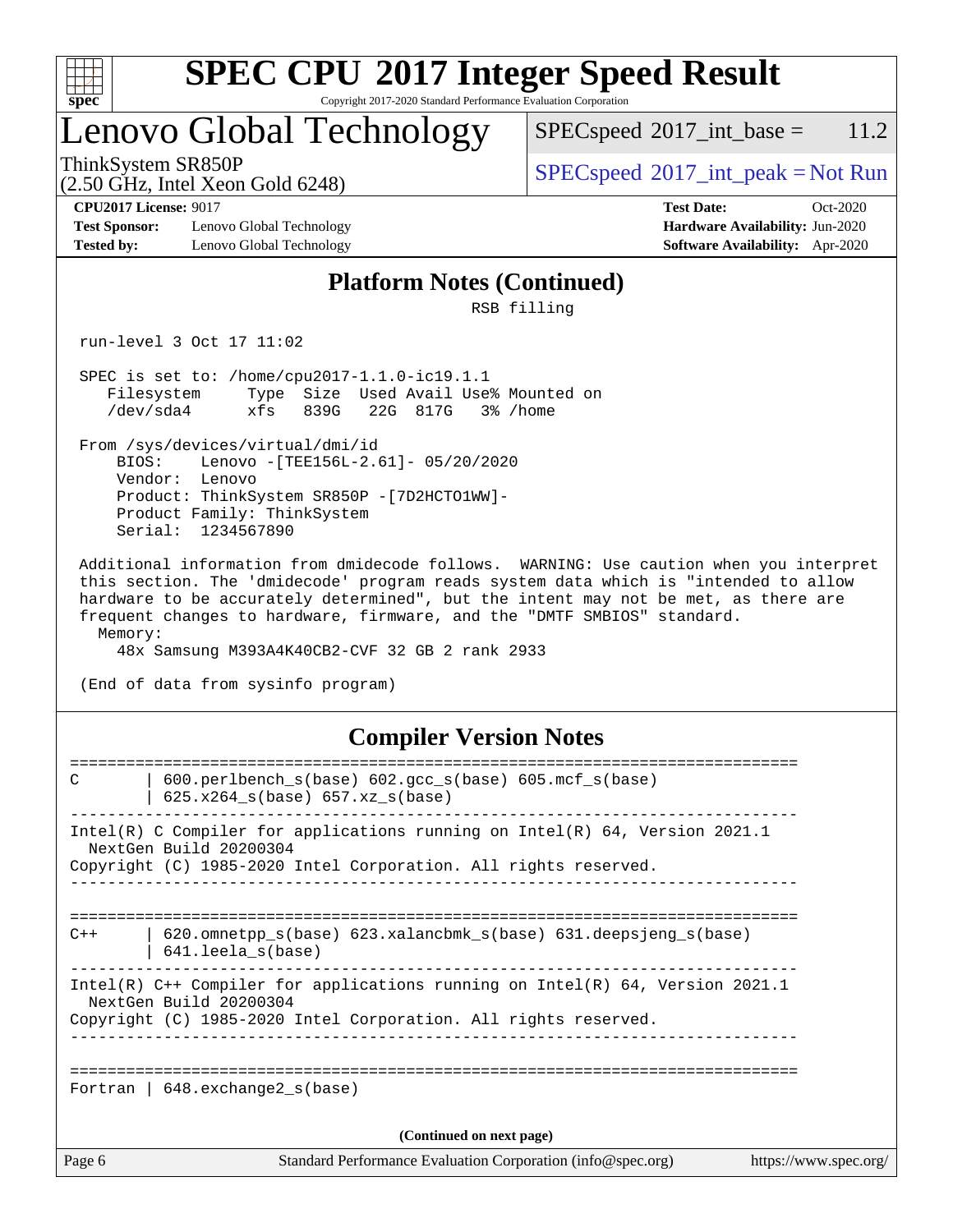

## Lenovo Global Technology

 $SPECspeed^{\circ}2017\_int\_base = 11.2$  $SPECspeed^{\circ}2017\_int\_base = 11.2$ 

(2.50 GHz, Intel Xeon Gold 6248)

ThinkSystem SR850P<br>  $\begin{array}{c}\n\text{SPEC speed} \text{?}2017\_int\_peak = Not Run\n\end{array}$ 

**[Test Sponsor:](http://www.spec.org/auto/cpu2017/Docs/result-fields.html#TestSponsor)** Lenovo Global Technology **[Hardware Availability:](http://www.spec.org/auto/cpu2017/Docs/result-fields.html#HardwareAvailability)** Jun-2020 **[Tested by:](http://www.spec.org/auto/cpu2017/Docs/result-fields.html#Testedby)** Lenovo Global Technology **[Software Availability:](http://www.spec.org/auto/cpu2017/Docs/result-fields.html#SoftwareAvailability)** Apr-2020

**[CPU2017 License:](http://www.spec.org/auto/cpu2017/Docs/result-fields.html#CPU2017License)** 9017 **[Test Date:](http://www.spec.org/auto/cpu2017/Docs/result-fields.html#TestDate)** Oct-2020

### **[Compiler Version Notes \(Continued\)](http://www.spec.org/auto/cpu2017/Docs/result-fields.html#CompilerVersionNotes)**

------------------------------------------------------------------------------ Intel(R) Fortran Intel(R) 64 Compiler for applications running on Intel(R) 64, Version 19.1.1.217 Build 20200306 Copyright (C) 1985-2020 Intel Corporation. All rights reserved. ------------------------------------------------------------------------------

**[Base Compiler Invocation](http://www.spec.org/auto/cpu2017/Docs/result-fields.html#BaseCompilerInvocation)**

[C benchmarks](http://www.spec.org/auto/cpu2017/Docs/result-fields.html#Cbenchmarks):  $i$ cc

[C++ benchmarks:](http://www.spec.org/auto/cpu2017/Docs/result-fields.html#CXXbenchmarks) [icpc](http://www.spec.org/cpu2017/results/res2020q4/cpu2017-20201026-24298.flags.html#user_CXXbase_intel_icpc_c510b6838c7f56d33e37e94d029a35b4a7bccf4766a728ee175e80a419847e808290a9b78be685c44ab727ea267ec2f070ec5dc83b407c0218cded6866a35d07)

[Fortran benchmarks](http://www.spec.org/auto/cpu2017/Docs/result-fields.html#Fortranbenchmarks): [ifort](http://www.spec.org/cpu2017/results/res2020q4/cpu2017-20201026-24298.flags.html#user_FCbase_intel_ifort_8111460550e3ca792625aed983ce982f94888b8b503583aa7ba2b8303487b4d8a21a13e7191a45c5fd58ff318f48f9492884d4413fa793fd88dd292cad7027ca)

## **[Base Portability Flags](http://www.spec.org/auto/cpu2017/Docs/result-fields.html#BasePortabilityFlags)**

 600.perlbench\_s: [-DSPEC\\_LP64](http://www.spec.org/cpu2017/results/res2020q4/cpu2017-20201026-24298.flags.html#b600.perlbench_s_basePORTABILITY_DSPEC_LP64) [-DSPEC\\_LINUX\\_X64](http://www.spec.org/cpu2017/results/res2020q4/cpu2017-20201026-24298.flags.html#b600.perlbench_s_baseCPORTABILITY_DSPEC_LINUX_X64) 602.gcc\_s: [-DSPEC\\_LP64](http://www.spec.org/cpu2017/results/res2020q4/cpu2017-20201026-24298.flags.html#suite_basePORTABILITY602_gcc_s_DSPEC_LP64) 605.mcf\_s: [-DSPEC\\_LP64](http://www.spec.org/cpu2017/results/res2020q4/cpu2017-20201026-24298.flags.html#suite_basePORTABILITY605_mcf_s_DSPEC_LP64) 620.omnetpp\_s: [-DSPEC\\_LP64](http://www.spec.org/cpu2017/results/res2020q4/cpu2017-20201026-24298.flags.html#suite_basePORTABILITY620_omnetpp_s_DSPEC_LP64) 623.xalancbmk\_s: [-DSPEC\\_LP64](http://www.spec.org/cpu2017/results/res2020q4/cpu2017-20201026-24298.flags.html#suite_basePORTABILITY623_xalancbmk_s_DSPEC_LP64) [-DSPEC\\_LINUX](http://www.spec.org/cpu2017/results/res2020q4/cpu2017-20201026-24298.flags.html#b623.xalancbmk_s_baseCXXPORTABILITY_DSPEC_LINUX) 625.x264\_s: [-DSPEC\\_LP64](http://www.spec.org/cpu2017/results/res2020q4/cpu2017-20201026-24298.flags.html#suite_basePORTABILITY625_x264_s_DSPEC_LP64) 631.deepsjeng\_s: [-DSPEC\\_LP64](http://www.spec.org/cpu2017/results/res2020q4/cpu2017-20201026-24298.flags.html#suite_basePORTABILITY631_deepsjeng_s_DSPEC_LP64) 641.leela\_s: [-DSPEC\\_LP64](http://www.spec.org/cpu2017/results/res2020q4/cpu2017-20201026-24298.flags.html#suite_basePORTABILITY641_leela_s_DSPEC_LP64) 648.exchange2\_s: [-DSPEC\\_LP64](http://www.spec.org/cpu2017/results/res2020q4/cpu2017-20201026-24298.flags.html#suite_basePORTABILITY648_exchange2_s_DSPEC_LP64) 657.xz\_s: [-DSPEC\\_LP64](http://www.spec.org/cpu2017/results/res2020q4/cpu2017-20201026-24298.flags.html#suite_basePORTABILITY657_xz_s_DSPEC_LP64)

## **[Base Optimization Flags](http://www.spec.org/auto/cpu2017/Docs/result-fields.html#BaseOptimizationFlags)**

[C benchmarks](http://www.spec.org/auto/cpu2017/Docs/result-fields.html#Cbenchmarks):

[-m64](http://www.spec.org/cpu2017/results/res2020q4/cpu2017-20201026-24298.flags.html#user_CCbase_m64-icc) [-qnextgen](http://www.spec.org/cpu2017/results/res2020q4/cpu2017-20201026-24298.flags.html#user_CCbase_f-qnextgen) [-std=c11](http://www.spec.org/cpu2017/results/res2020q4/cpu2017-20201026-24298.flags.html#user_CCbase_std-icc-std_0e1c27790398a4642dfca32ffe6c27b5796f9c2d2676156f2e42c9c44eaad0c049b1cdb667a270c34d979996257aeb8fc440bfb01818dbc9357bd9d174cb8524) [-Wl,-plugin-opt=-x86-branches-within-32B-boundaries](http://www.spec.org/cpu2017/results/res2020q4/cpu2017-20201026-24298.flags.html#user_CCbase_f-x86-branches-within-32B-boundaries_0098b4e4317ae60947b7b728078a624952a08ac37a3c797dfb4ffeb399e0c61a9dd0f2f44ce917e9361fb9076ccb15e7824594512dd315205382d84209e912f3) [-Wl,-z,muldefs](http://www.spec.org/cpu2017/results/res2020q4/cpu2017-20201026-24298.flags.html#user_CCbase_link_force_multiple1_b4cbdb97b34bdee9ceefcfe54f4c8ea74255f0b02a4b23e853cdb0e18eb4525ac79b5a88067c842dd0ee6996c24547a27a4b99331201badda8798ef8a743f577) [-xCORE-AVX512](http://www.spec.org/cpu2017/results/res2020q4/cpu2017-20201026-24298.flags.html#user_CCbase_f-xCORE-AVX512) [-O3](http://www.spec.org/cpu2017/results/res2020q4/cpu2017-20201026-24298.flags.html#user_CCbase_f-O3) [-ffast-math](http://www.spec.org/cpu2017/results/res2020q4/cpu2017-20201026-24298.flags.html#user_CCbase_f-ffast-math) [-flto](http://www.spec.org/cpu2017/results/res2020q4/cpu2017-20201026-24298.flags.html#user_CCbase_f-flto) [-mfpmath=sse](http://www.spec.org/cpu2017/results/res2020q4/cpu2017-20201026-24298.flags.html#user_CCbase_f-mfpmath_70eb8fac26bde974f8ab713bc9086c5621c0b8d2f6c86f38af0bd7062540daf19db5f3a066d8c6684be05d84c9b6322eb3b5be6619d967835195b93d6c02afa1) [-funroll-loops](http://www.spec.org/cpu2017/results/res2020q4/cpu2017-20201026-24298.flags.html#user_CCbase_f-funroll-loops) [-fuse-ld=gold](http://www.spec.org/cpu2017/results/res2020q4/cpu2017-20201026-24298.flags.html#user_CCbase_f-fuse-ld_920b3586e2b8c6e0748b9c84fa9b744736ba725a32cab14ad8f3d4ad28eecb2f59d1144823d2e17006539a88734fe1fc08fc3035f7676166309105a78aaabc32) [-qopt-mem-layout-trans=4](http://www.spec.org/cpu2017/results/res2020q4/cpu2017-20201026-24298.flags.html#user_CCbase_f-qopt-mem-layout-trans_fa39e755916c150a61361b7846f310bcdf6f04e385ef281cadf3647acec3f0ae266d1a1d22d972a7087a248fd4e6ca390a3634700869573d231a252c784941a8) [-fopenmp](http://www.spec.org/cpu2017/results/res2020q4/cpu2017-20201026-24298.flags.html#user_CCbase_fopenmp_5aa2e47ce4f2ef030ba5d12d5a7a9c4e57167333d78243fcadb80b48d5abb78ff19333f8478e0b2a41e63049eb285965c145ccab7b93db7d0c4d59e4dc6f5591) [-DSPEC\\_OPENMP](http://www.spec.org/cpu2017/results/res2020q4/cpu2017-20201026-24298.flags.html#suite_CCbase_DSPEC_OPENMP) [-L/usr/local/jemalloc64-5.0.1/lib](http://www.spec.org/cpu2017/results/res2020q4/cpu2017-20201026-24298.flags.html#user_CCbase_jemalloc_link_path64_1_cc289568b1a6c0fd3b62c91b824c27fcb5af5e8098e6ad028160d21144ef1b8aef3170d2acf0bee98a8da324cfe4f67d0a3d0c4cc4673d993d694dc2a0df248b) [-ljemalloc](http://www.spec.org/cpu2017/results/res2020q4/cpu2017-20201026-24298.flags.html#user_CCbase_jemalloc_link_lib_d1249b907c500fa1c0672f44f562e3d0f79738ae9e3c4a9c376d49f265a04b9c99b167ecedbf6711b3085be911c67ff61f150a17b3472be731631ba4d0471706)

#### [C++ benchmarks:](http://www.spec.org/auto/cpu2017/Docs/result-fields.html#CXXbenchmarks)

[-m64](http://www.spec.org/cpu2017/results/res2020q4/cpu2017-20201026-24298.flags.html#user_CXXbase_m64-icc) [-qnextgen](http://www.spec.org/cpu2017/results/res2020q4/cpu2017-20201026-24298.flags.html#user_CXXbase_f-qnextgen) [-Wl,-plugin-opt=-x86-branches-within-32B-boundaries](http://www.spec.org/cpu2017/results/res2020q4/cpu2017-20201026-24298.flags.html#user_CXXbase_f-x86-branches-within-32B-boundaries_0098b4e4317ae60947b7b728078a624952a08ac37a3c797dfb4ffeb399e0c61a9dd0f2f44ce917e9361fb9076ccb15e7824594512dd315205382d84209e912f3)

Page 7 Standard Performance Evaluation Corporation [\(info@spec.org\)](mailto:info@spec.org) <https://www.spec.org/> **(Continued on next page)**